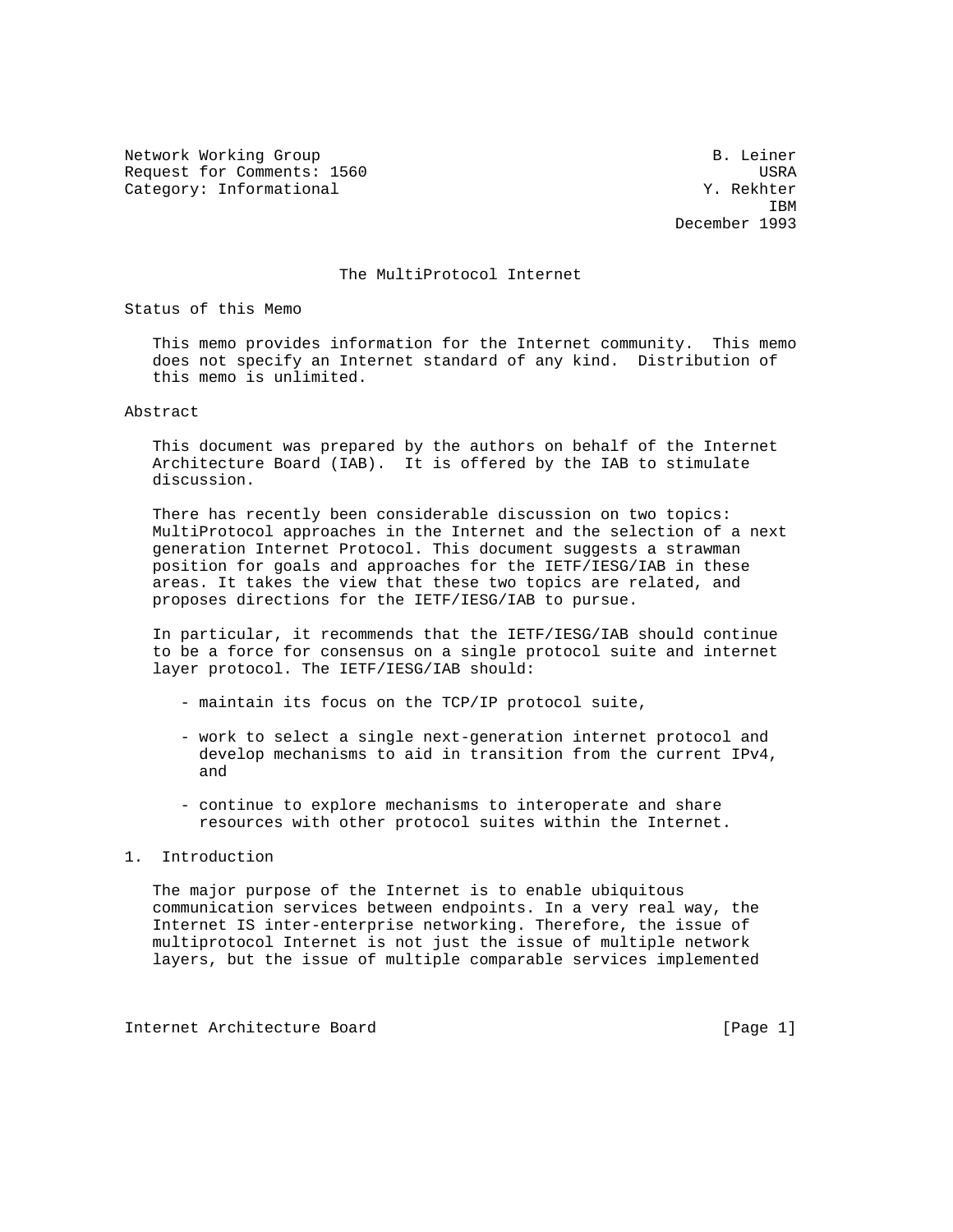over different protocols.

 The issue of multiprotocol Internet is multidimensional and should be analyzed with respect to two simultaneous principles:

- It is desirable to have a single protocol stack. The community should try to avoid unconstrained proliferation of various protocol stacks.
- In reality there will always be more than one protocol stack. Presence of multiple network layers is just one of the corollaries of this observation, as even within a single protocol stack, forces of evolution of that stack will lead to periods of multiple protocols. We need to develop mechanisms that maximize the services that can be provided across all the protocol stacks (multiprotocol Internet).
- 2. Background and Context
- 2.1. The MultiProtocol Evolutionary Process

 In an IAB architectural retreat held in 1991 [Cla91], a dynamic view of the process of multiprotocol integration and accommodation was described, based on the figure below.

|          |                | Interop-                                             |                                              |
|----------|----------------|------------------------------------------------------|----------------------------------------------|
| Primary  |                | >>>>>>>>>>>> ! erability                             | !>>>>>                                       |
| Protocol |                |                                                      | $\overline{V}$                               |
| Suite    |                |                                                      | $\tau$                                       |
|          |                |                                                      | $\overline{V}$                               |
|          |                |                                                      | $\overline{V}$                               |
|          |                |                                                      | ٦T                                           |
|          |                |                                                      | $\tau$                                       |
|          | >>>>>>>>>>>> ! | Resource                                             | $\tau$                                       |
|          |                | Sharing                                              | $! \rightarrow \rightarrow \rightarrow \lor$ |
|          |                |                                                      | $\overline{V}$                               |
|          |                |                                                      | ٦T                                           |
| ᄉ        |                |                                                      | ٦T                                           |
| ᄉ        |                |                                                      | ٦T                                           |
| ᄉ        |                |                                                      | ٦Τ                                           |
|          |                | <<<<<< Harmonize !<<<<<<<<<<<<<<<<<<<<</td <td></td> |                                              |
|          |                |                                                      |                                              |
|          |                |                                                      |                                              |
|          |                |                                                      |                                              |

Figure 1: MultiProtocol Evolution Process

Internet Architecture Board [Page 2]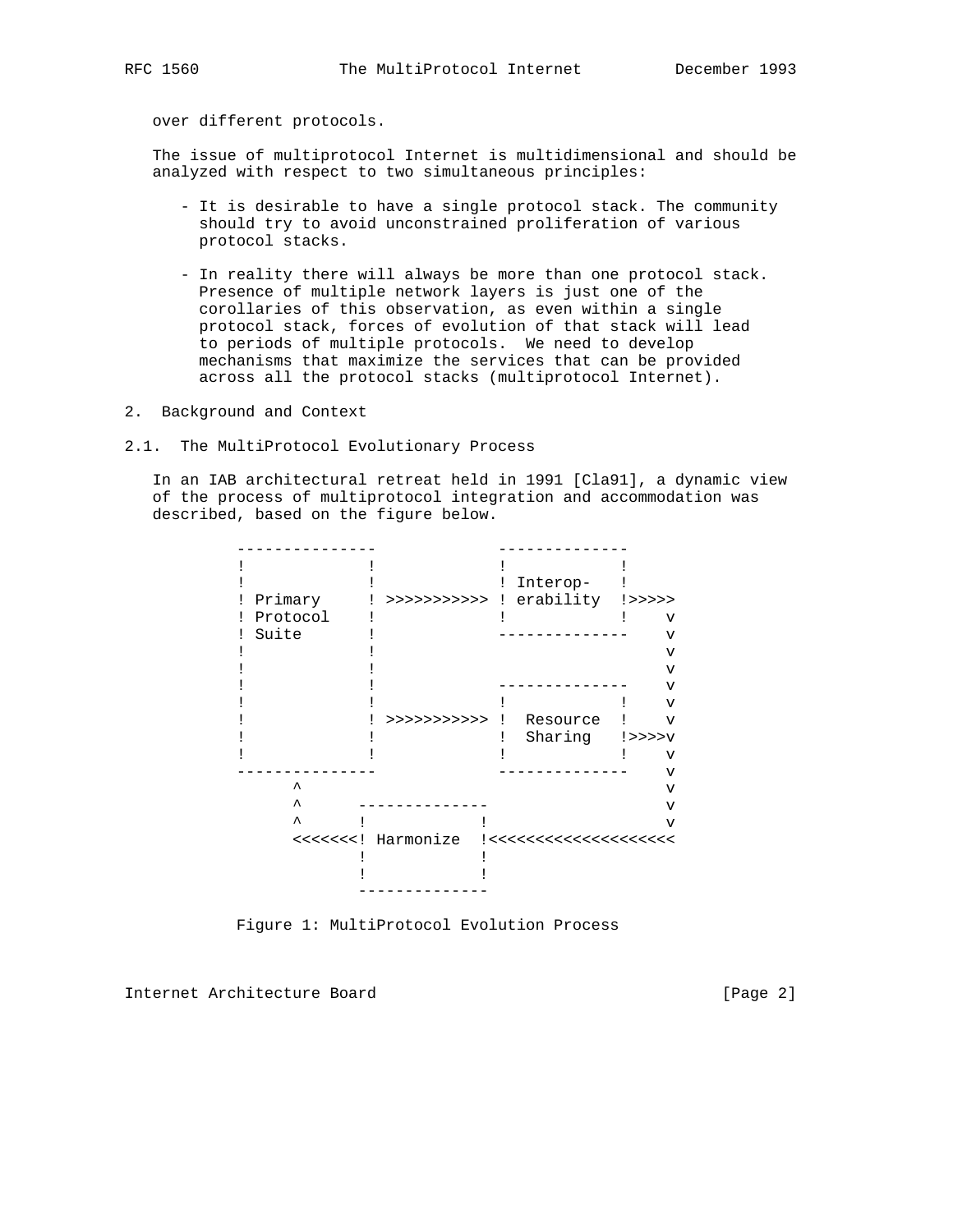The figure describes the process from the perspective of a community working on a single primary protocol suite (such as the IETF/IESG/IAB working on the TCP/IP protocol suite.) (Note: It must be kept in mind throughout this paper that, while the discussion is oriented from the perspective of the IETF/IESG/IAB and the TCP/IP protocol suite, there is a complementary viewpoint from the perspective of each of the communities whose primary focus is on one of the other protocol suites.) There are other protocol suites (for example, IPX, OSI, SNA). Although the primary emphasis of the community is developing a system based on a single set of protocols (protocol suite), the existence of other protocol suites demands that the community deal with two aspects of multiprotocolism. The first is interoperability between the primary protocol suite and other protocol suites. The second is resource sharing between the primary protocol suite and other protocol suites. Both interoperability and sharing may happen at multiple levels in the protocol suites.

 Achieving interoperability and resource sharing is difficult, and often unanticipated interactions occur. Interoperability can be difficult for reasons such as lack of common semantics. Resource sharing can run into problems due to lack of common operational paradigms. For example, sharing bandwidth on a link may not work effectively if one protocol suite backs off in its demands and the other does not. Interoperability and resource sharing both require cooperation between the developers/users of the different protocol suites. The challenge in this area, then, is to develop mechanisms for interoperability and resource sharing that have minimal negative affect on the primary protocol suite.

 The very attempts to achieve interoperability and resource sharing therefore lead to an attempt to bring the multiple protocol suites into some level of harmonization, even if it is just to simplify the problems of interoperability and sharing. Furthermore, the communications between the communities also leads to a level of harmonization. These processes, together with the normal process of evolution, lead to changes in the primary protocol suite, as well as the other suites.

 Thus, the need for new technologies and the need to accommodate multiple protocols leads to a natural process of diversion. The process of harmonization leads to conversion.

 While this discussion was oriented around the relation between multiple protocol suites, it can also be applied somewhat to the process of evolution within the primary protocol suite. So, for example, as new technologies develop, multiple approaches for exploiting those technologies will also develop. The process then hopefully leads to a process of harmonization of those different

Internet Architecture Board [Page 3]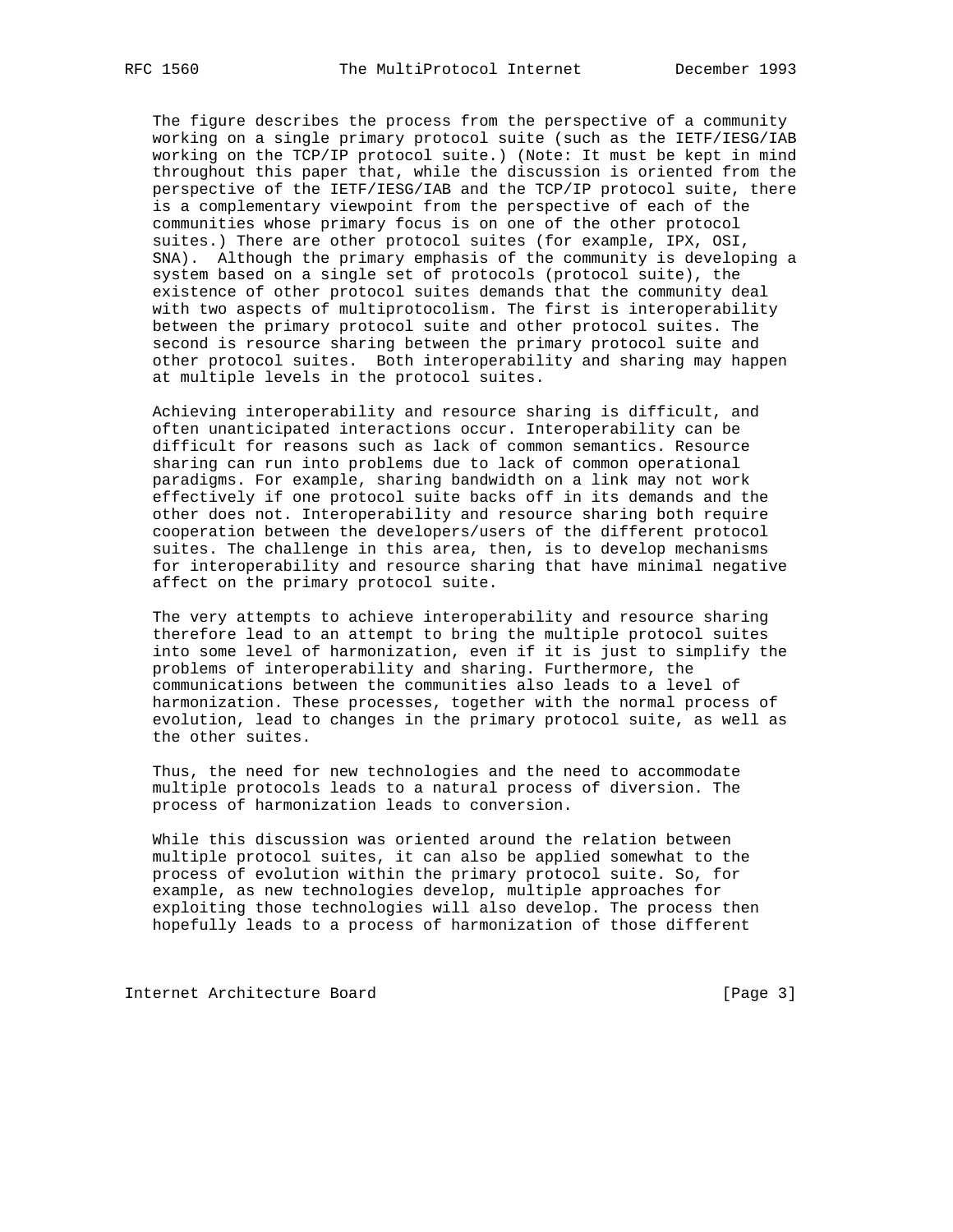approaches.

2.2. The Basis of the Internet

 The rapid growth of the Internet has resulted from several forces. Some of them are "practical", such as the bundling of TCP/IP with Berkeley Unix and the early decision to base NSFNet on TCP/IP. However, we believe that there is a more fundamental reason for this growth. The Internet (and the TCP/IP protocol suite) were targeted at Inter-Enterprise Networking. Although the availability of TCP/IP on workstations and the desire to have a single environment serve both intra- and inter-enterprise networking led to the use of TCP/IP within organizations, the major contribution of the Internet and TCP/IP was to provide to user communities the ability to communicate with other organizations/communities in a straightforward manner using a set of common and basic services.

 Fundamental to this ability was the fact that the Internet was based on a single, common, virtual network service (IP) with a supporting administrative infrastructure. This allowed a ubiquitous underlying communication infrastructure to develop serving the global community, upon which a set of services could be provided to the user communities. This also allowed for a large market to develop for application services that were built upon the underlying communications.

 An important corollary to having a single common virtual network service available to the end user (open network service) is that the selection of applications becomes the province of the end-user community rather than the intermediate network provider. By having this common underlying infrastructure, user communities are able to select their desired/required application services based on their unique needs, with assurance that the intermediate networking service will support their communication requirements. We believe that this has been of considerable importance in the success of the Internet.

 In addition to providing network layer services for TCP/IP transport layer and applications, IP may be used to provide network layer services for non-TCP/IP transport layer and applications. Such use is clearly beneficial, since it allows preservation of all the benefits of a single, common, virtual network service (IP), while at the same time widening the set of applications available to the end users.

3. Directions for Multiprotocolism

 Over the past few years, with the increasing scope of the Internet, has come an increasing need to develop mechanisms for accommodating other protocol suites. Most techniques have fallen into the regime of

Internet Architecture Board [Page 4]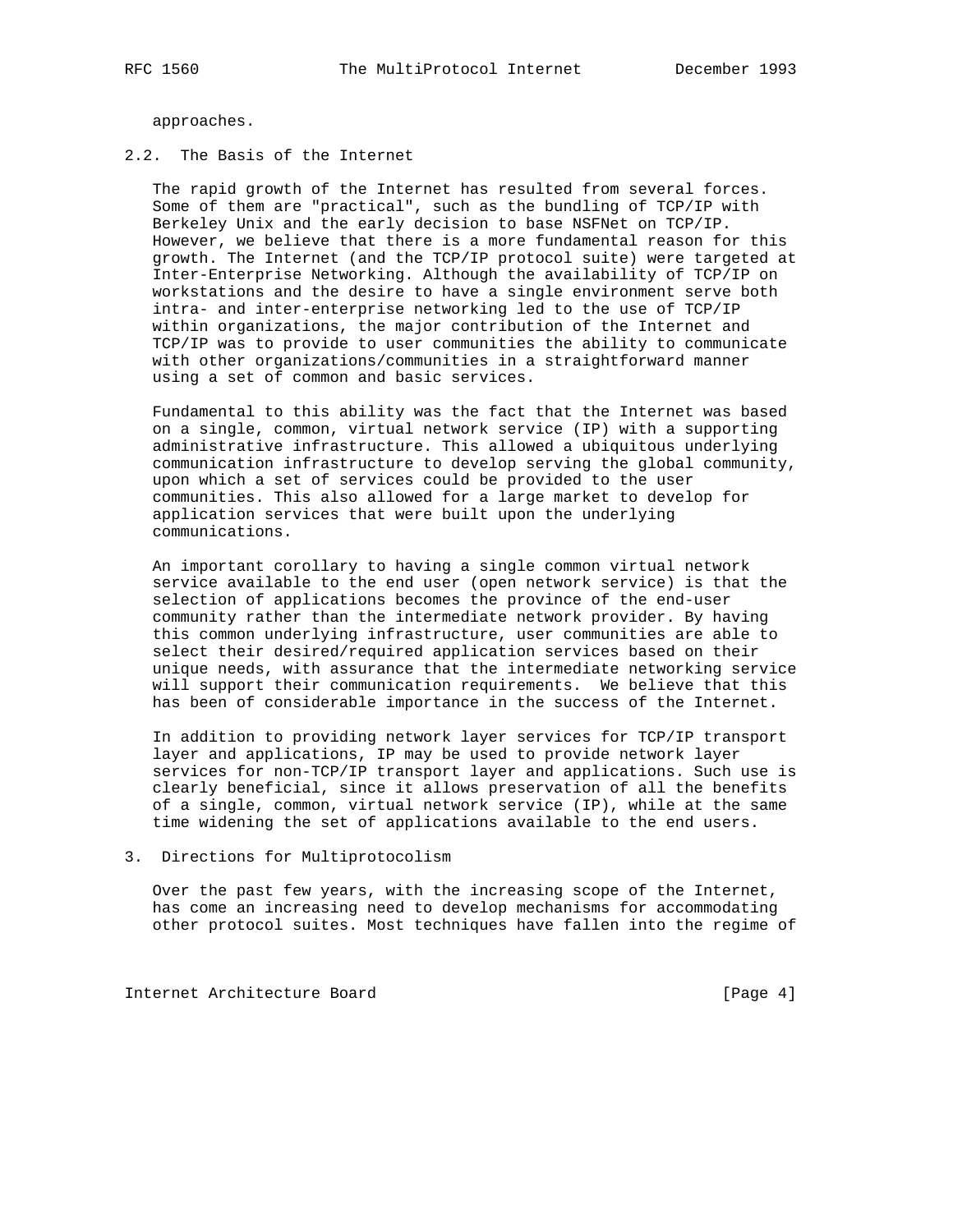either interoperability (techniques that allow for communications between users of different protocol suites) or resource sharing (allowing common resources such as links or switches to jointly service communities using different protocol suites.) It must be noted that such techniques have been quite limited, with interoperability happening primarily at application layers and resource sharing happening to limited extent.

 This need to deal with multiple protocol suites has led to discussion within the community concerning the role of the IETF/IESG/IAB regarding the TCP/IP protocol suite versus other protocol suites. Questions are asked as to whether the TCP/IP protocol suite is the sole domain of interest of the IETF/IESG/IAB or if the community needs also to deal with other protocol suites, and if so, in what manner, given these other protocol suites have their own communities of interest pursuing their development and evolution.

 The answer to this question lies in understanding the role of the IETF/IESG/IAB with respect to the process described above (Figure 1). The continued success of the Internet relies on a continued strong force for convergence, making sure that the primary protocol suite (TCP/IP) is successful through an evolutionary process in accommodating both the changing user requirements and emerging technologies.

 Since this process requires a continued effort to accommodate other protocol suites within the overall Internet, efforts at interoperability and sharing must continue. Thus, we can summarize the directions for the IETF/IESG/IAB as two-fold:

- Have as a primary focus the evolution of the primary protocol suite (TCP/IP), acting as a force for convergence at all times towards a single set of protocols, and
- Make provision for other protocol suites within the global Internet through mechanisms for interoperability and resource sharing.
- 4. Next Generation Internet Protocol

 The principles described above for multiprotocolism can also be applied to the discussions regarding the next generation internet protocol. Currently, there are several candidates for IPng, which raises the question of how to deal with multiple protocols at that level. We note that even if just one is selected, there is an issue involved in transitioning from IPv4 to IPng.

Internet Architecture Board [Page 5]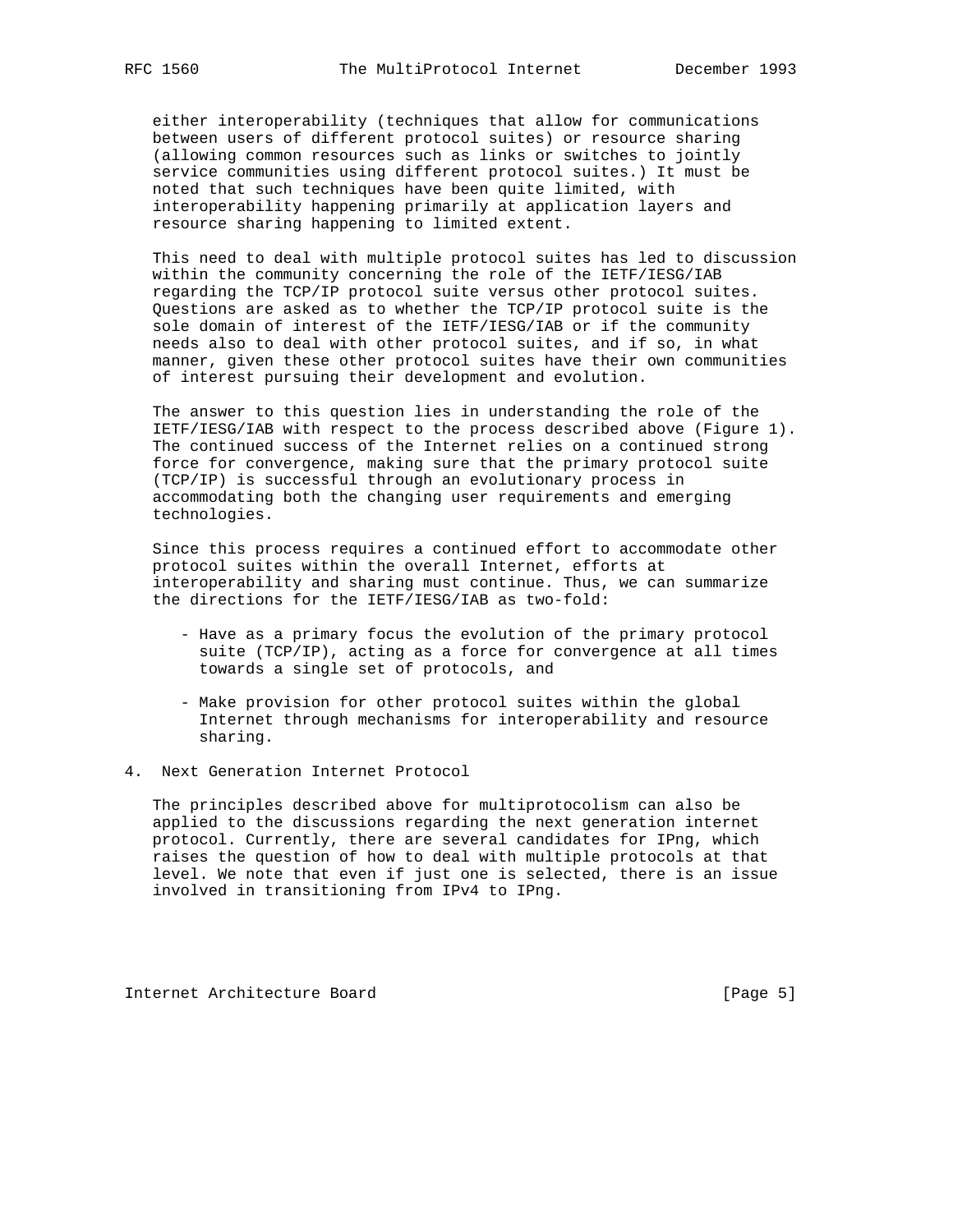Selection of a single Internet protocol is not the only way of dealing with this issue. Even if a layer of ubiquity is required (such as that provided currently by IP), we might consider providing ubiquity at a different layer. For example, we could imagine having a common transport protocol running over multiple internet protocols. We also could imagine achieving interoperability by use of common application services (such as directory services) running over diverse communication services (both transport and network layers).

 These alternatives do not provide the considerable benefits of a single internet protocol, and therefore would be undesirable. Having a single internet protocol provides a common communication infrastructure across the various networks, thereby achieving the following:

- Communities of end users can select their desired applications, independent of the technologies used to support the intermediate networks.
- The common underlying infrastructure provides a common marketplace upon which application developers can create new and exciting applications. Installation of these applications does not require end users to select a corresponding network protocol (although some advanced applications may require enhancements, such as high-bandwidth approaches).

 Thus, the community (IETF/IESG/IAB) should continue to act as a force for convergence by selecting a single next generation Internet protocol and developing methods to ease the transition from IPv4 to IPng. Specifically, at the applications layer, it is desirable to promote different approaches and "let the marketplace decide." However, it is unacceptable to treat the internet protocol layer in the same way.

5. Conclusion

 Historically, the IETF/IESG/IAB has acted as a strong force for the development of the Internet by acting as a force for convergence on and evolution of a single primary protocol suite. This has served the community well, and this approach should be continued for the future. In particular, the IETF/IESG/IAB should:

- maintain its focus on the TCP/IP protocol suite,
- work to select a single next-generation internet protocol and develop mechanisms to aid in transition from the current IPv4, and

Internet Architecture Board [Page 6]